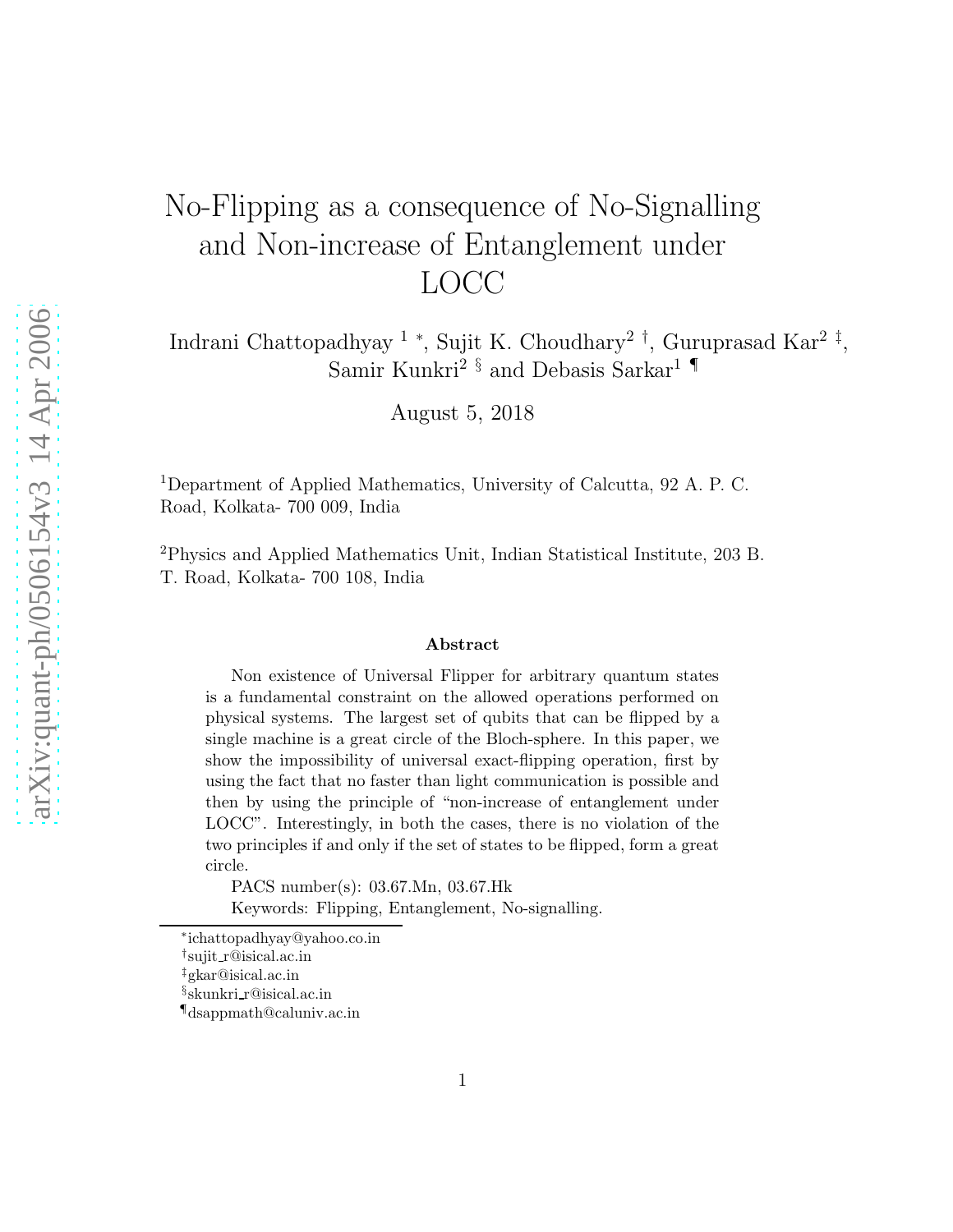The structure of the allowed operations performed on the quantum systems imposes some restrictions on the systems. Sometimes these restrictions play a crucial role to understand the basic features of the system and naturally our task is to find the fundamental nature of these restrictions in a simple way. It has been shown that an arbitrary state taken from a set of two known, non-orthogonal states can not be copied exactly in a deterministic way [\[1\]](#page-6-0). Similarly, one can not delete copy of an unknown state by performing some linear, trace preserving joint operations on two copies of that state [\[2,](#page-6-1) [3\]](#page-6-2). Interestingly, several authors derived these no-cloning and no-deleting theorems by applying some fundamental principles of nature like impossibility of signalling [\[4,](#page-6-3) [5,](#page-6-4) [6,](#page-6-5) [7\]](#page-6-6), preservation of entanglement for closed systems under local operations [\[8\]](#page-6-7) or rather increase of entanglement by LOCC [\[9\]](#page-6-8).

Another interesting feature of quantum system, is the non-existence of universal flipping machine  $[10]$  for arbitrary input qubit states, *i.e.*, there exists no universal flipper which can operate on any unknown qubit state  $|\psi\rangle$ resulting the orthogonal state  $|\psi^{\perp}\rangle$  [\[11,](#page-6-10) [12,](#page-6-11) [13,](#page-6-12) [14\]](#page-6-13). This no-flipping theorem has a stark dissimilarity with others, as unlike no-cloning and no-deleting, two non-orthogonal states can always be flipped. Actually the largest set of states (of qubit system) which can be flipped exactly, by a single unitary operator is the set of states lying on a great circle of the Bloch sphere [\[15,](#page-6-14) [16,](#page-6-15) [17\]](#page-7-0).

In this paper our aim is to establish the no-flipping theorem by applying the following established principles of nature:

1. Impossibility of superluminal signalling - It is impossible to communicate any message between some spatially separated parties with a speed greater than the speed of light.

2. The thermodynamical law of Entanglement - Amount of Entanglement shared between some spatially separated parties can not be increased by LOCC, i.e., by performing local operations on the subsystems and classical communications between them.

In other words our aim is to show, if exact flipping of even the minimal number *(i.e., three)* of states, not taken from one great circle, is possible, then one can send instantaneous signal as well as increase entanglement between two distant parties by local operations.

For this purpose we consider three arbitrary states not lying in one great circle in their simplest form as;

$$
|0\rangle,|\psi\rangle = a|0\rangle + b|1\rangle,|\phi\rangle = c|0\rangle + d e^{i\theta}|1\rangle,
$$
 (1)

where a, b, c, d are real numbers satisfying the relation  $a^2+b^2 = 1 = c^2+d^2$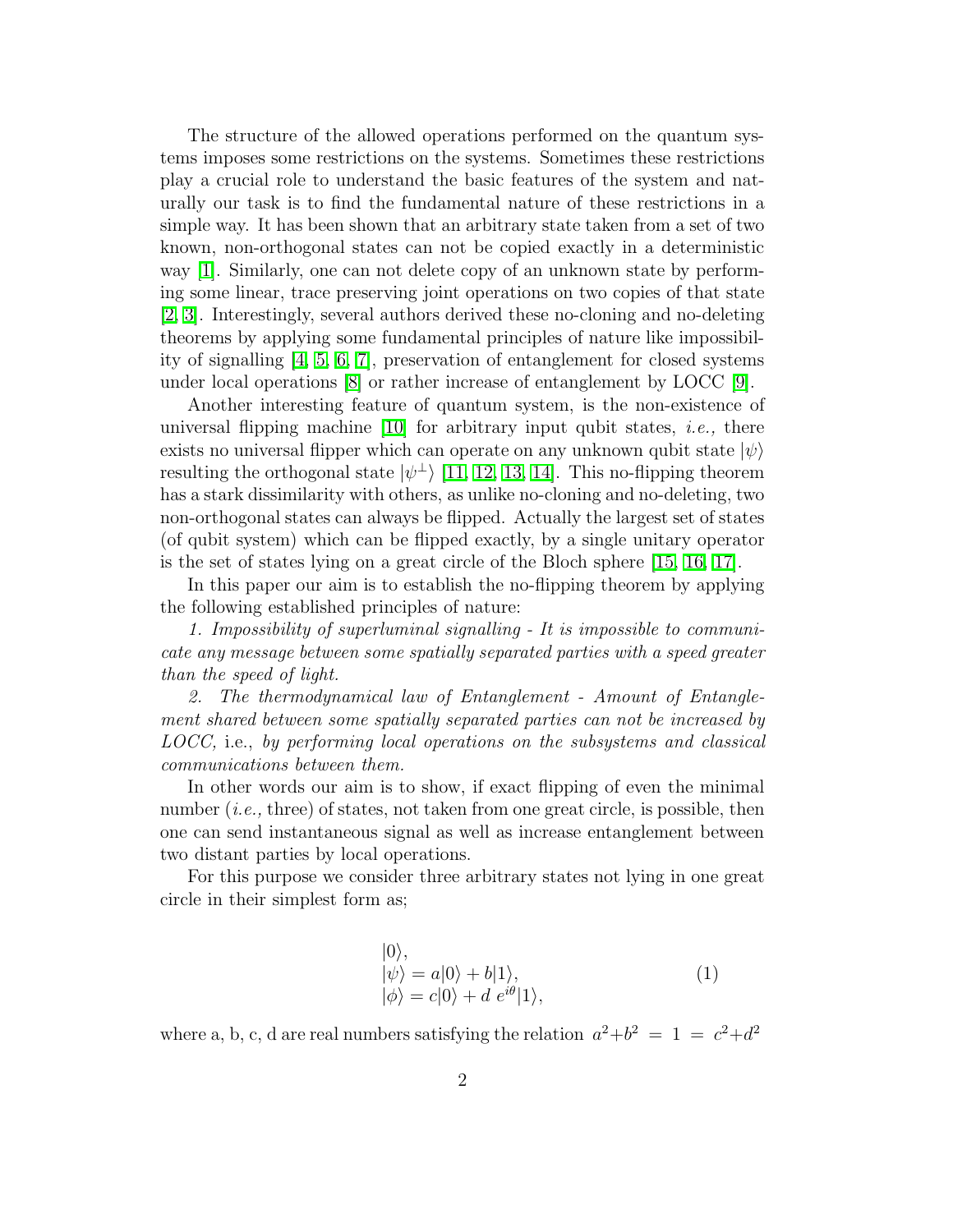and  $0 < \theta < \pi, a > 0, c > 0$ , and the states  $|0\rangle$ ,  $|1\rangle$  are orthogonal to each other.

We assume that a machine exists which can flip at least these three states exactly. The most general flipping operation for these three states can be described as

$$
\begin{array}{l}\n|0\rangle|M\rangle \longrightarrow |1\rangle|M_0\rangle \\
|\psi\rangle|M\rangle \longrightarrow e^{i\mu}|\overline{\psi}\rangle|M_\psi\rangle \\
|\phi\rangle|M\rangle \longrightarrow e^{i\nu}|\overline{\phi}\rangle|M_\phi\rangle\n\end{array} (2)
$$

where  $\mu$  and  $\nu$  are some arbitrary phases and  $|M\rangle$  is the initial machine state. The flipped states are orthogonal to the original states, i.e.,

$$
\langle 0|1\rangle = \langle \psi|\overline{\psi}\rangle = \langle \phi|\overline{\phi}\rangle = 0, \tag{3}
$$

where  $|\overline{\psi}\rangle = b|0\rangle - a|1\rangle$  and  $|\overline{\phi}\rangle = d e^{-i\theta}|0\rangle - c|1\rangle$  in their usual notations.

The above operation is not assumed to be unitary and the operation acts linearly on one side of an entangled state only when the density matrix has a mixture representation of the states in equation (2).

First we show that the exact flipping machine which we have considered, implies signalling. Consider two spatially separated parties, say, Alice and Bob who initially share an entangled state of the form,

$$
|\Psi\rangle_{AB}^i = \frac{1}{\sqrt{3}} (|0\rangle_A |0\rangle_B + |1\rangle_A |\psi\rangle_B + |2\rangle_A |\phi\rangle_B) \otimes |M\rangle_B \tag{4}
$$

where Alice holds a system associated with three dimensional Hilbert space, having a basis,  $\{|0\rangle, |1\rangle, |2\rangle\}$ (say) and Bob's system consists of a qubit (entangled with Alice's system) and a flipping machine defined as in equation (2). Here one should note that the joint system of Alice and Bob has been chosen in such a manner that the marginal density matrix of Bob's side admits a representation in terms of the three states  $|0\rangle, |\psi\rangle, |\phi\rangle$ , on which the flipping machine has been defined.

The reduced density matrix of Alice's side is

$$
\rho_A^i = \frac{1}{3} \left\{ P[|0\rangle] + P[|1\rangle] + P[|2\rangle] + a(|0\rangle\langle 1| + |1\rangle\langle 0|) + c(|0\rangle\langle 2| + |2\rangle\langle 0|) + \langle \phi|\psi\rangle|1\rangle\langle 2| + \langle \psi|\phi\rangle|2\rangle\langle 1| \right\} \tag{5}
$$

Now assume that Bob applies the flipping machine on his qubit. After the flipping operation the shared state between Alice and Bob takes the following form,

$$
|\Psi\rangle_{AB}^f = \frac{1}{\sqrt{3}} \left\{|0\rangle_A|1 \ M_0\rangle_B + e^{i\mu}|1\rangle_A|\overline{\psi} \ M_\psi\rangle_B + e^{i\nu}|2\rangle_A|\overline{\phi} \ M_\phi\rangle_B\right\} \tag{6}
$$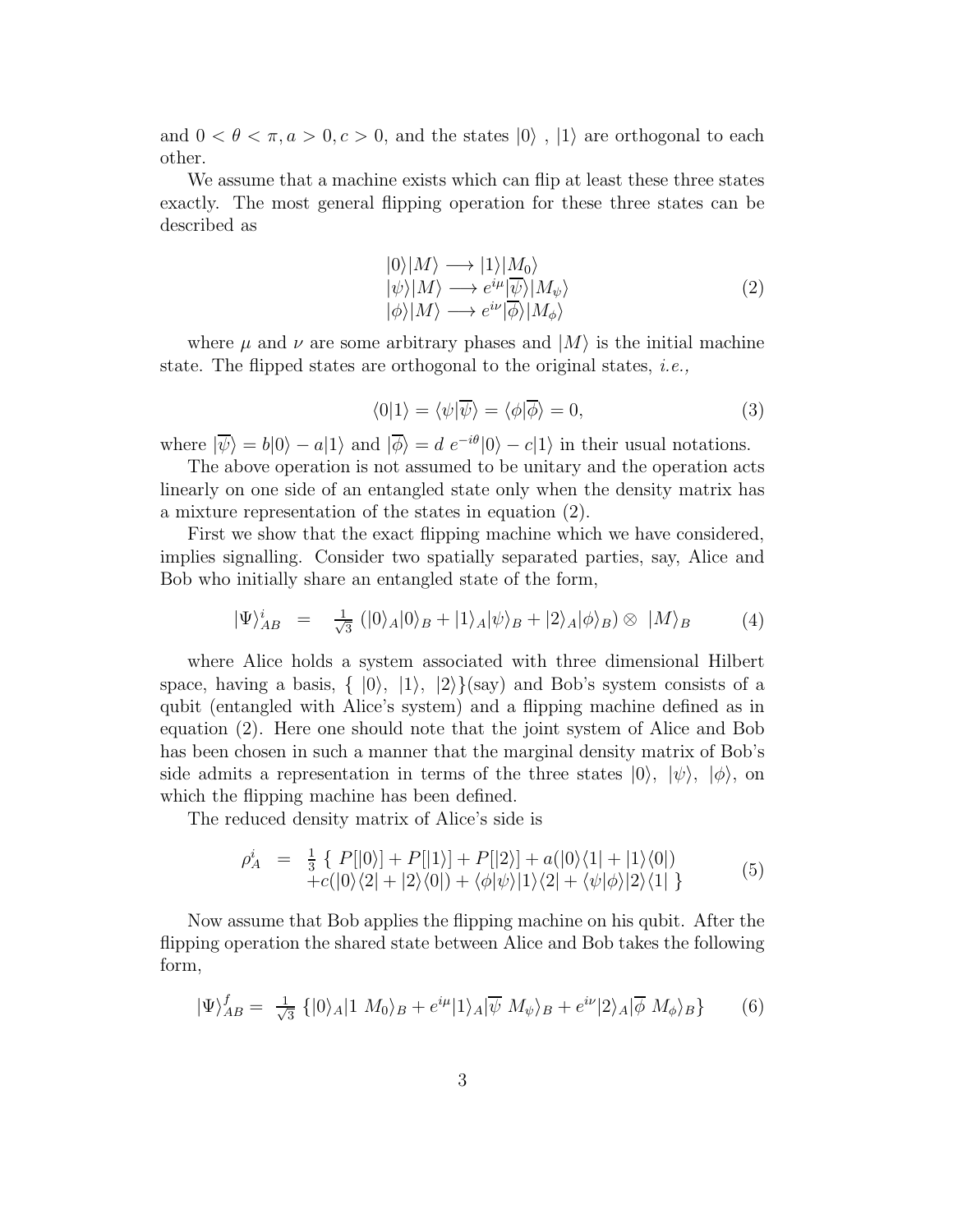The final density matrix of Alice's side (expanded in the computational basis) is

$$
\rho_{A}^{f} = \frac{1}{3} \{ P[|0\rangle] + P[|1\rangle] + P[|2\rangle] - a(e^{-i\mu} \langle M_{\psi}|M_{0}\rangle|0\rangle\langle1| \n+ e^{i\mu} \langle M_{0}|M_{\psi}\rangle|1\rangle\langle0|) - c(e^{-i\nu} \langle M_{\phi}|M_{0}\rangle|0\rangle\langle2| + e^{i\nu} \langle M_{0}|M_{\phi}\rangle|2\rangle\langle0|) \n+ \langle\psi|\phi\rangle e^{i(\mu-\nu)} \langle M_{\phi}|M_{\psi}\rangle|1\rangle\langle2| + \langle\phi|\psi\rangle e^{i(\nu-\mu)} \langle M_{\psi}|M_{\phi}\rangle|2\rangle\langle1| \}
$$
\n(7)

As this is a trace preserving local operation performed entirely on Bob's side and there is also no classical communication between them, so to prevent any violation of the principle of no-signalling, the reduced state on Alice's side must remain unchanged. Equating the reduced density matrices on Alice's side before and after the flipping operation on Bob's side we get the following relations

$$
a = -ae^{i\mu} \langle M_0 | M_\psi \rangle = -ae^{-i\mu} \langle M_\psi | M_0 \rangle \tag{8}
$$

$$
c = -ce^{i\nu} \langle M_0 | M_\phi \rangle = -ce^{-i\nu} \langle M_\phi | M_0 \rangle \tag{9}
$$

$$
\langle \phi | \psi \rangle = e^{i(\mu - \nu)} \langle \psi | \phi \rangle \langle M_{\phi} | M_{\psi} \rangle \tag{10}
$$

$$
\langle \psi | \phi \rangle = e^{i(\nu - \mu)} \langle \phi | \psi \rangle \langle M_{\psi} | M_{\phi} \rangle \tag{11}
$$

The above relations imply,

either 
$$
b = 0
$$
 or  $d = 0$  or  $\sin \theta = 0$ ,

forcing the states to lie on a great circle. So, we observe that as long as the three states do not lie on a great circle, we have,  $\rho_A^i \neq \rho_A^f$ , and interestingly whenever the equality holds, i.e.,  $\rho_A^i = \rho_A^f$ , the three states actually lie on a great circle. This clearly shows that exact flipping of any three states not lying on a great circle is an impossibility.

Now, we are going to show the impossibility of universal flipping using the principle of non-increase of entanglement by LOCC. Here we must be careful about the fact that in the earlier set-up (equation (4)), eigen values of  $\rho_A^i$  and  $\rho_A^f$  are equal, implying no change in entanglement even when states are not on the great circle. For this we choose another state,  $|\Psi_{AB}^i\rangle$  of five qubits, shared between Alice and Bob, situated at distant locations, where the first qubit is with Alice, and remaining  $\text{four}(B_1, B_2, B_3, B_4)$  are with Bob.

$$
\begin{array}{rcl}\n|\Psi_{AB}^{i}\rangle &=& \frac{1}{\sqrt{8}} \left\{ (|000\rangle + |111\rangle)_{AB_{1}B_{2}} \otimes |10\rangle_{B_{3}B_{4}} \right. \\
&-(|010\rangle + |100\rangle + |101\rangle)_{AB_{1}B_{2}} \otimes |\overline{\psi}\psi\rangle_{B_{3}B_{4}} \\
&-(|011\rangle + |110\rangle + |001\rangle)_{AB_{1}B_{2}} \otimes |\overline{\phi}\phi\rangle_{B_{3}B_{4}} \right\} \otimes |M\rangle_{B_{M}}\n\end{array} \tag{12}
$$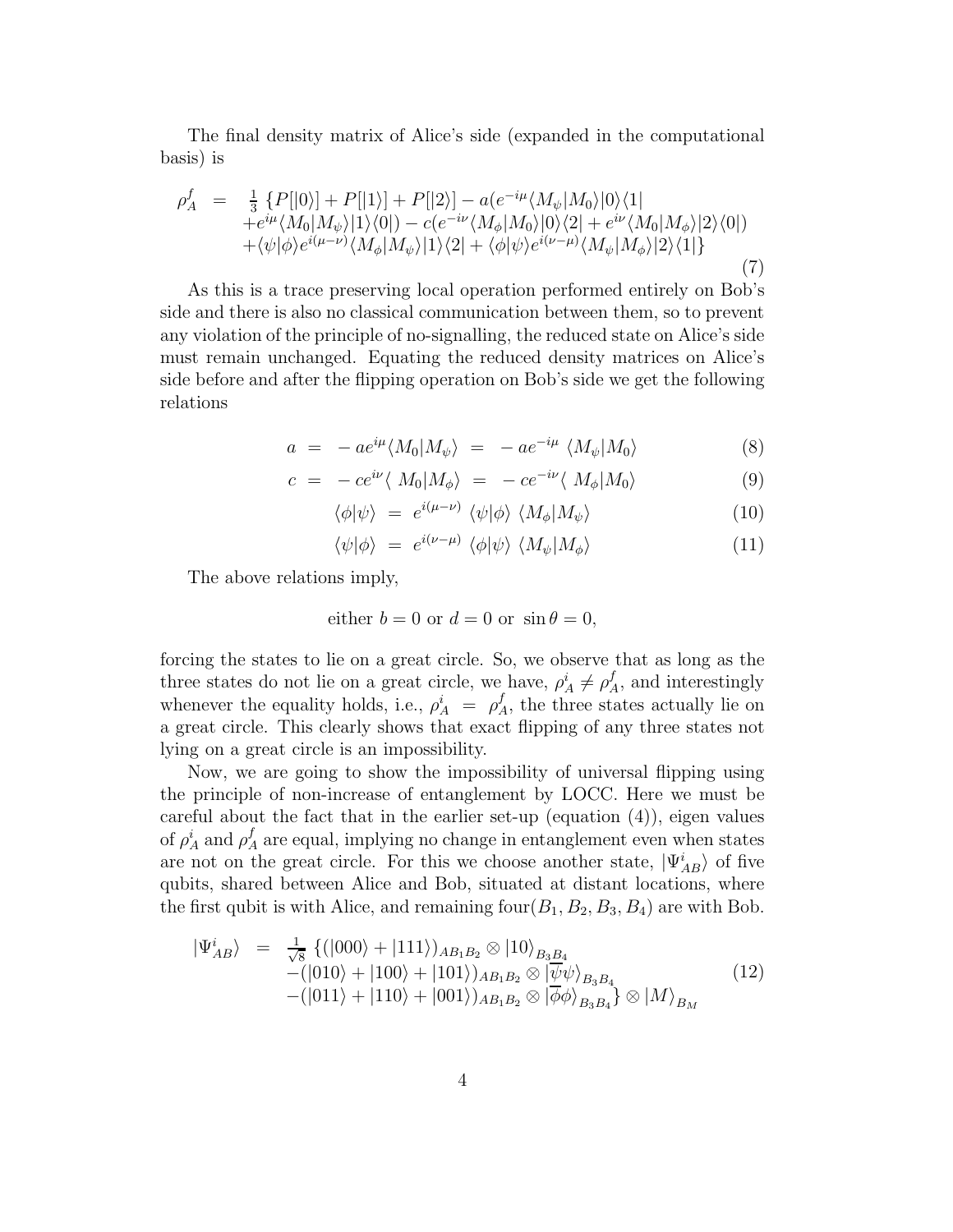Let us assume that Bob has a flipping machine (defined earlier) with him which he applies on his last qubit $(B_4)$ . After the flipping operation the joint state between them takes the form,

$$
\begin{array}{rcl}\n|\Psi_{AB}^{f}\rangle &=& \frac{1}{\sqrt{8}} \left\{ (|000\rangle + |111\rangle)_{AB_1B_2} \otimes |11M_0\rangle_{B_3B_4B_M} \\
&-e^{i\mu}(|010\rangle + |100\rangle + |101\rangle)_{AB_1B_2} \otimes |\psi \overline{\psi} M_{\psi}\rangle_{B_3B_4B_M} \\
&-e^{i\nu}(|011\rangle + |110\rangle + |001\rangle)_{AB_1B_2} \otimes |\overline{\phi} \overline{\phi} M_{\phi}\rangle_{B_3B_4B_M}.\n\end{array} \tag{13}
$$

In order to compare the amount of entanglement present in  $|\Psi_{AB}^i\rangle$  with that present in  $|\Psi_{AB}^f\rangle$ , we compare the eigenvalues of the marginal density matrices on Alice's side before and after the flipping operation.

The initial state of Alice's subsystem is;

$$
\rho_A^i \quad = \quad \frac{1}{8} \{ 4(P[|0\rangle] + P[|1\rangle]) + (a^2 + c^2 + 2|\langle \psi | \phi \rangle|^2)(|0\rangle\langle 1| + |1\rangle\langle 0|) \}. \tag{14}
$$

The final state of Alice's subsystem is;

$$
\rho_A^f = \frac{1}{8} \{ 4(P[|0\rangle] + P[|1\rangle]) + (2Z - a^2 X^* - c^2 Y)|0\rangle\langle 1| + (2Z - a^2 X - c^2 Y^*)|1\rangle\langle 0|\}
$$
\n
$$
(15)
$$

where,  $Z = Re[e^{i(\mu-\nu)}(\langle \psi | \phi \rangle)^2 \langle M_{\phi} | M_{\psi} \rangle], X = e^{i\mu} \langle M_0 | M_{\psi} \rangle$  and  $Y = e^{i\nu} \langle M_0 | M_\phi \rangle.$ 

After constructing the eigenvalue equations for both  $\rho_A^i$  and  $\rho_A^f$  we find that the largest eigenvalues are respectively

$$
\lambda^{i} = \frac{1}{2} + \frac{1}{8} ( 2|\langle \psi | \phi \rangle|^{2} + a^{2} + c^{2})
$$

and

$$
\lambda^f = \frac{1}{2} + \frac{1}{8} | 2Z - a^2 X^* - c^2 Y |
$$

It can easily be checked that  $\lambda^f \leq \lambda^i$  see appendix). This implies,  $E(|\Psi_{A:B}^{f}\rangle) \geq E(|\Psi_{A:B}^{i}\rangle)$  where E stands for amount of entanglement. So this establishes the impossibility of universal flipping as here the only operation that has been allowed is local. A close look will reveal that the greatest eigenvalues are equal (i.e., no increase of entanglement), only when, the three states on which we have defined our flipping machine, lie on one great circle.

The above construction seems to be a complicated one due to our linearity assumption. We have considered our flipping operation acts linearly on one side of an entangled state only when the reduced density matrix has a mixture representation of the states in equation (2). However a more simpler proof is possible consisting only a three qubit system if we allow further that the operation is linear on superposition level.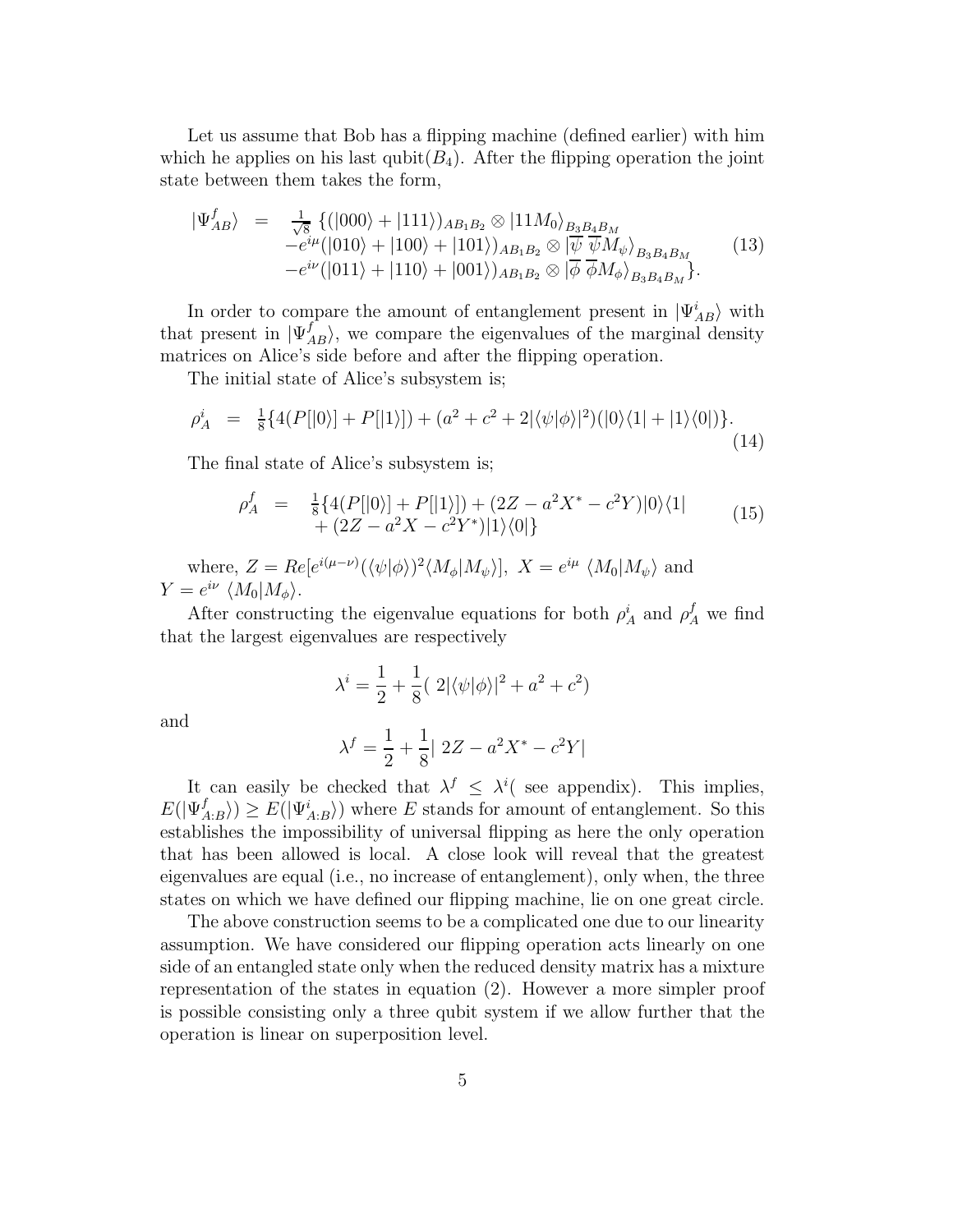Now consider a three qubit state shared between Alice and Bob where Bob has a two qubit system  $(B_1 \text{ and } B_2)$  as follows,

$$
|\Phi^i\rangle_{AB} = \frac{1}{\sqrt{b^2 + d^2}} \{ |0\rangle_A \frac{|0\rangle_{B_1} |\psi\rangle_{B_2} - |\psi\rangle_{B_1} |0\rangle_{B_2}}{\sqrt{2}} + |1\rangle_A \frac{|0\rangle_{B_1} |\phi\rangle_{B_2} - |\phi\rangle_{B_1} |0\rangle_{B_2}}{\sqrt{2}} \} \n= \frac{1}{\sqrt{b^2 + d^2}} \{ (b|0\rangle_A + d e^{i\theta} |1\rangle_A) \frac{|0\rangle_{B_1} |1\rangle_{B_2} - |1\rangle_{B_1} |0\rangle_{B_2}}{\sqrt{2}} \} \n\tag{16}
$$

Clearly  $|\Phi^i\rangle_{AB}$  is a separable (pure product) state in  $A : B$  cut. Assume Bob has a flipping machine with him which he applies on his last qubit, i.e., on  $B_2$ . Then the joint state between them takes the form,

$$
|\Phi^f\rangle_{AB} = \frac{1}{\sqrt{N}} \{e^{i\mu} |00\rangle|\overline{\psi}\rangle|M_{\psi}\rangle + e^{i\nu}|10\rangle|\overline{\phi}\rangle|M_{\phi}\rangle - (|0\rangle|\psi\rangle + |1\rangle|\phi\rangle)|1\rangle|M_0\rangle\}
$$
(17)

where  $N = 2 + a^2 Re\{e^{-i\mu} \langle M_{\psi} \mid M_0 \rangle\} + c^2 Re\{e^{-i\nu} \langle M_{\phi} \mid M_0 \rangle\}$ . It is easy to check that the state in general is an entangled state in  $A : B$  cut, thus in this setting we also observe an increase of entanglement by LOCC.

In the conclusive remarks, we want to mention that, as a constraint on quantum mechanical system, the 'No-Flipping' theorem is weaker than the 'No-Cloning' and 'No-Deleting' theorem, because exact flipping is possible for all states lying in one great circle of the Bloch sphere. Hence, showing the impossibility of universal flipping from the principle like No-signalling and Non increase of entanglement by local operations, is an interesting problem to deal with. We find the nonphysical nature of flipping operation on whole Bloch sphere in two different ways. In this context, recently no-flipping has been established by using the existence of incomparable states where one qutrit and two qubits are required [\[18\]](#page-7-1).

## Appendix

To check that,  $\lambda^f \leq \lambda^i$  for the second set-up, we have,  $\lambda^i \geq \lambda^f \Leftrightarrow 2|\langle \psi | \phi \rangle|^2 + a^2 + c^2 \geq |2Z - a^2X^* - c^2Y|$  $\Leftrightarrow a^4(1-|X|^2)+c^4(1-|Y|^2)+2a^2c^2[1-Re(XY)]+4a^2[|\langle\psi|\phi\rangle|^2+ZRe(X)]+$  $4c^2[\langle\psi|\phi\rangle|^2 + ZRe(Y)] + 4[\langle\psi|\phi\rangle|^4 - Z^2] \geq 0$ 

As, all terms on the L.H.S. of the last inequality are non-negative. Therefore, the above inequality for eigenvalues is satisfied.

The equality holds only when,  $|X| = |Y| = 1$ ,  $Re(XY) = 1$ ,  $|\langle \psi | \phi \rangle|^2 +$  $ZRe(X) = 0, |\langle \psi | \phi \rangle|^2 + ZRe(Y) = 0, Z^2 = |\langle \psi | \phi \rangle|^4.$ Now,  $Z = Re[e^{i(\mu-\nu)}(\langle \psi | \phi \rangle)^2 \langle M_{\phi} | M_{\psi} \rangle], X = e^{i\mu} \langle M_0 | M_{\psi} \rangle$  and

 $Y = e^{i\nu} \langle M_0 | M_\phi \rangle$ , which implies machine states will differ by only some phases and the states  $|0\rangle, |\psi\rangle, |\phi\rangle$  will lie on a great circle.

Hence we see that in this case, where  $\rho_A^i = \rho_A^f$ , the three states of equation (1) on which we have defined our flipping machine, actually lies on a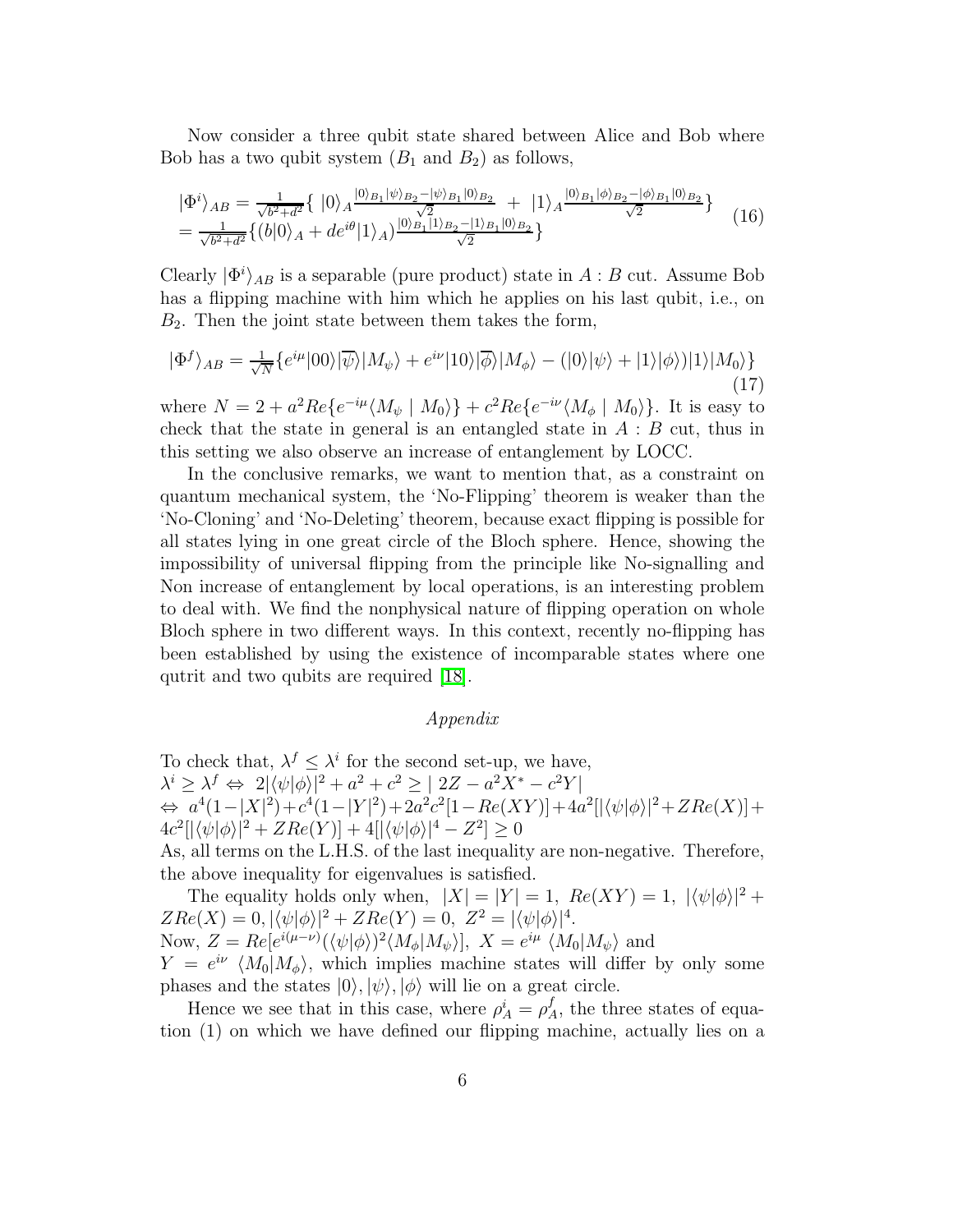great circle of the Bloch sphere.

Acknowledgement. We thank Prof. N. Gisin for his valuable comments and suggestions. Also we acknowledge the referee for his/her valuable comments and suggestions. I.C. and S.K. also acknowledges CSIR, India for providing fellowship during this work.

## <span id="page-6-0"></span>References

- <span id="page-6-1"></span>[1] W. K. Wootters and W. H. Zurek, Nature 299, 802 (1982).
- <span id="page-6-2"></span>[2] A. K. Pati and S. L. Braunstein, Nature 404, 164 (2000).
- <span id="page-6-3"></span>[3] W. H. Zurek, Nature 404, 40 (2000).
- <span id="page-6-4"></span>[4] N. Gisin, *Phys. Lett. A* **242**, 1-3 (1998).
- <span id="page-6-5"></span>[5] L. Hardy and D. D. Song, *Phys. Lett. A* **259**, 331(1999).
- <span id="page-6-6"></span>[6] A. K. Pati, *Phys. Lett. A* **270**, 103 (2000).
- <span id="page-6-7"></span>[7] A. K. Pati and S. L. Braunstein, Phys. Lett. A 315, 208-212 (2003).
- [8] M. Horodecki, R. Horodecki, A. Sen(De) and U. Sen, [arXiv:quant-ph/0306044.](http://arxiv.org/abs/quant-ph/0306044)
- <span id="page-6-8"></span>[9] I. Chattopadhyay, S. K. Choudhary, G. Kar, S. Kunkri and D. Sarkar, in preparation.
- <span id="page-6-9"></span>[10] V. Buzek, M. Hillery and R. F. Werner, Phys. Rev. A 60, R2626-R2629 (1999).
- <span id="page-6-11"></span><span id="page-6-10"></span>[11] S. Massar and S. Popescu, Phys. Rev. Lett. 74, 1259 (1995).
- <span id="page-6-12"></span>[12] S. Massar, *Phys. Rev. A* **62**, 040101(R) (2000).
- <span id="page-6-13"></span>[13] N. Gisin and S. Popescu, *Phys. Rev. Lett.* **83**, 432-435 (1999).
- <span id="page-6-14"></span>[14] S. J. van Enk, Phys. Rev. Lett. 95, 010502 (2005).
- <span id="page-6-15"></span>[15] S. Ghosh, A. Roy and U. Sen Phys. Rev. A 63, 014301 (2000).
- [16] A. K. Pati, *Phys. Rev. A* **63**, 014302 (2000).